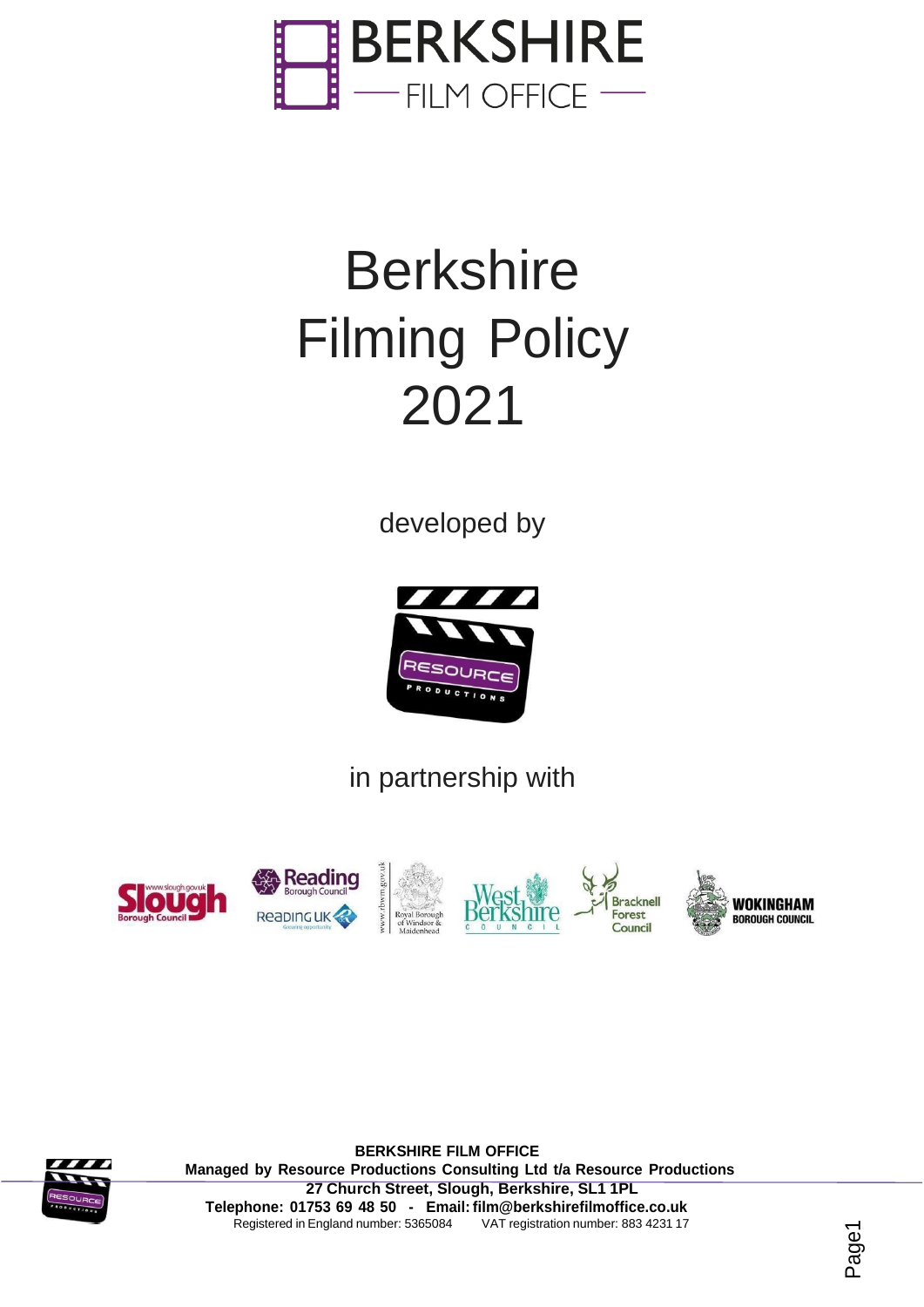

COVID – 19 Filming: When planning filming please review UK [Government](https://www.gov.uk/coronavirus) regulations. Additional advice and guidance can be found here – TV Production: [PACT/IK Broadcasters,](https://www.pact.co.uk/covid-19.html) Commercials: Advertising Producers [Association.](https://www.a-p-a.net/2020/04/news/updated-regularly/) Film & High - End TV Drama, [British](http://britishfilmcommission.org.uk/guidance/regarding-covid-19-coronavirus/) Film [Commission.](http://britishfilmcommission.org.uk/guidance/regarding-covid-19-coronavirus/) Berkshire Film Office and Resource Productions CIC cannot advise on COVID- safe protocols, but filming is able to continue where safe and legal. Restrictions will vary from council to council.

### Table of Contents



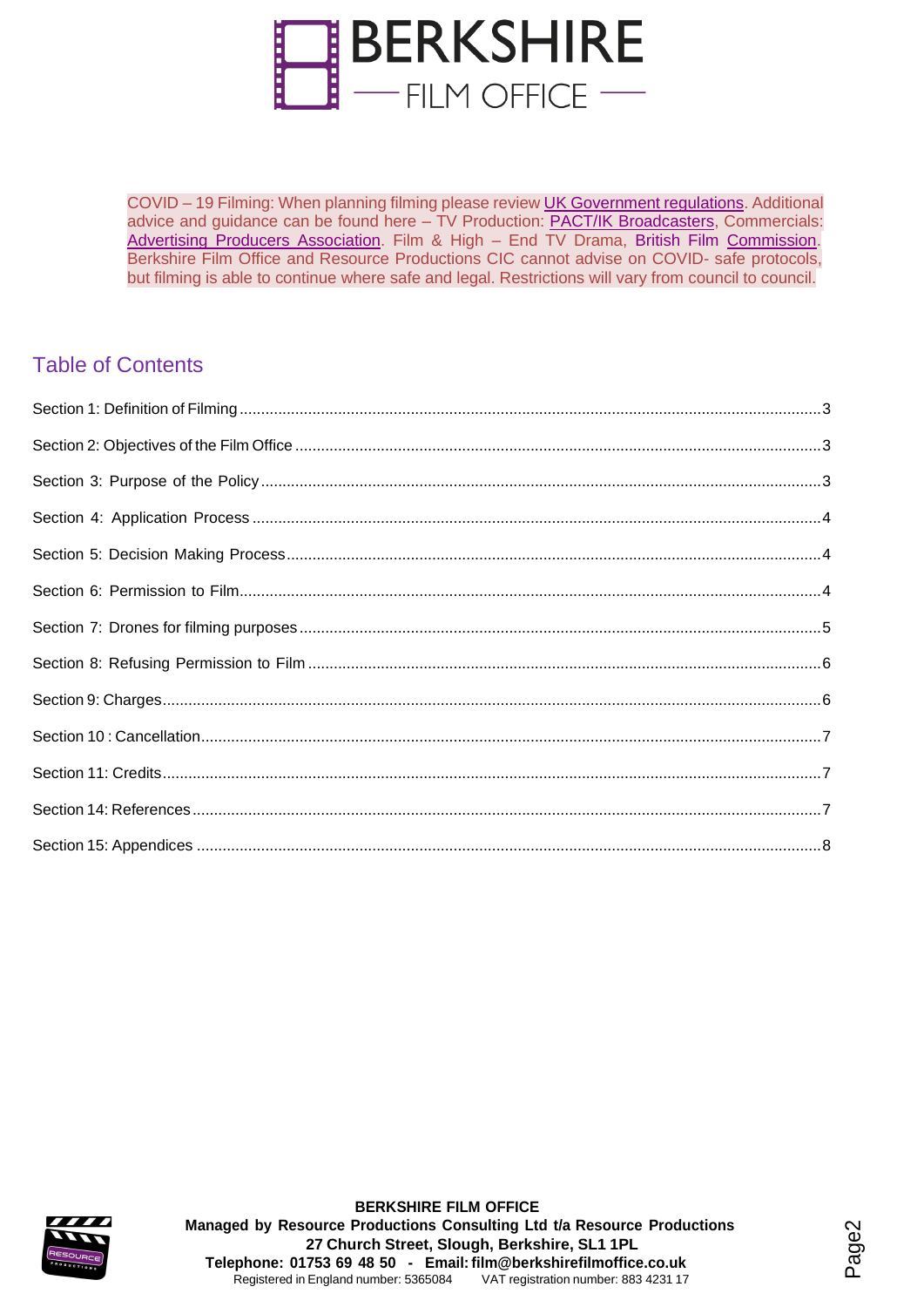

#### <span id="page-2-0"></span>Section 1: Definition of Filming

'Filming' as set out in this policy includes (but is not limited to) student & charity productions, commercials & promos, online content, TV, photography and film.

### <span id="page-2-1"></span>Section 2: Objectives of the Film Office

**I.** To establish Berkshire as a "film friendly" county;

We aim to accommodate filming needs where possible. We are one of the most connected places in the UK with the M4 motorway running East from London across the county to Oxford in the West. We are also home to Heathrow Terminal 5 and are less than an hour from Leavesden, Pinewood and Shepperton Studios. Berkshire offers a range of locations including urban, rural, canals and riversides.

- **II.** To enable Berkshire based not-for-profit **Resource [Productions](https://www.resource-productions.co.uk/)** to act as afilm office hub for the six Berkshire unitary authorities;
	- Slough [Borough](http://slough.gov.uk/) Council
	- Royal Borough of Windsor & [Maidenhead](https://www3.rbwm.gov.uk/)
	- [Bracknell](https://www.bracknell-forest.gov.uk/) Forest Council
	- Reading [Borough](http://www.reading.gov.uk/) Council
	- [Wokingham](https://www.wokingham.gov.uk/) Borough Council
	- West [Berkshire](https://www.westberks.gov.uk/) Council
- **III.** To increase Screen Industries investment into the Berkshire economy by:
	- Maximising the revenue generated by filming in Berkshire. •
	- Ensuring filming is conducted in a safe manner with minimal disruption. •
	- Supporting the growth of film production, suppliers and facilities. •
	- Promoting tourism and encouraging national and international visitors. •
	- Enabling local residents to gain creative and digital skills and employment. •

#### <span id="page-2-2"></span>Section 3: Purpose of the Policy

- **I.** To set a recommended framework for filming in Berkshire including;
	- How a production company makes an application to film.
	- The process for assessing whether an application to film should be approved.
	- Charges for filming on land owned by local authorities.



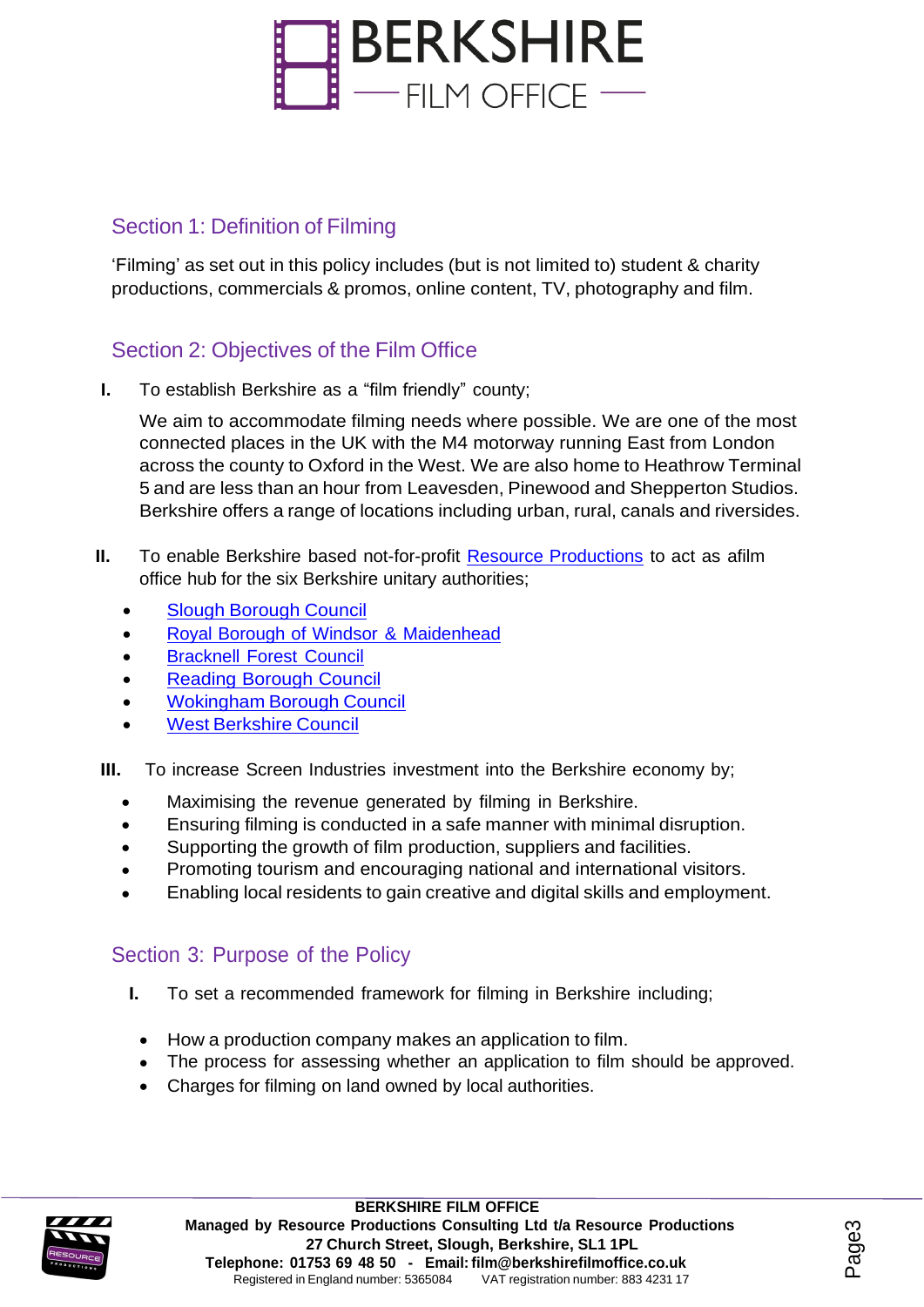

#### <span id="page-3-0"></span>Section 4: Application Process

- **I.** BFO acts as hub for filming requests in Berkshire. 'Apply to Film' (Appendix 1) via [www.berkshirefilmoffice.co.uk](http://www.berkshirefilmoffice.co.uk/)
- **II.** BFO is a FREE central signpost and broker. We support applicants to find and complete the relevant council's paperwork. We support councils to obtain required documentation from applicants.
- **III.** Applications should be made at least 10 working days prior to filming.

#### <span id="page-3-1"></span>Section 5: Decision Making Process

- **I.** Decisions are made as a result of the following questions;
	- 1) Ownership is the location is owned by the authorising Council?
	- 2) Legal Covenants do any covenants apply?
	- 3) Insurance does the applicant have adequate insurances in place (£5m)?
	- 4) Indemnity is the council is granted indemnity when filming is taking place?
	- 5) Health and Safety is there any significant health and safety risk to the public?
	- 6) Reputation Management is their reputational risk to the council or county?
	- 7) Parking Services is a highway, parking bay or suspension needed?
	- 8) Planning Services is permission required for a temporary structure?
	- 9) Environmental Health will there be a lot of noise or filming at night?
	- 10)Informing the Public are those affected by filming consulted and informed?
	- 11)Emergency Services have they been notified and access accommodated?
	- 12)Application is the 'Application to Film' completed fully?

13)Code of Practice – will it conform to the 'CoP & Filming Guidelines'?14)Failure to pay – has the applicant accepted 'Filming Costs'?

15)Terms and conditions – has the applicant signed a 'Filming Agreement'?

**II.** BFO will also help direct enquiries requiring third party involvement.

#### <span id="page-3-2"></span>Section 6: Permission to Film

**I.** Permission is granted through a permit or 'Film Agreement' (Appendix 4)

The relevant council has the sole power to authorise filming. BFO may be able to provide permission to film, if authorised by a Council. BFO cannot grant permission to film on third party owned property.

Once permission is granted, the production has the responsibility to organize a letter drop to any residents and businesses that could be affected by the filming.

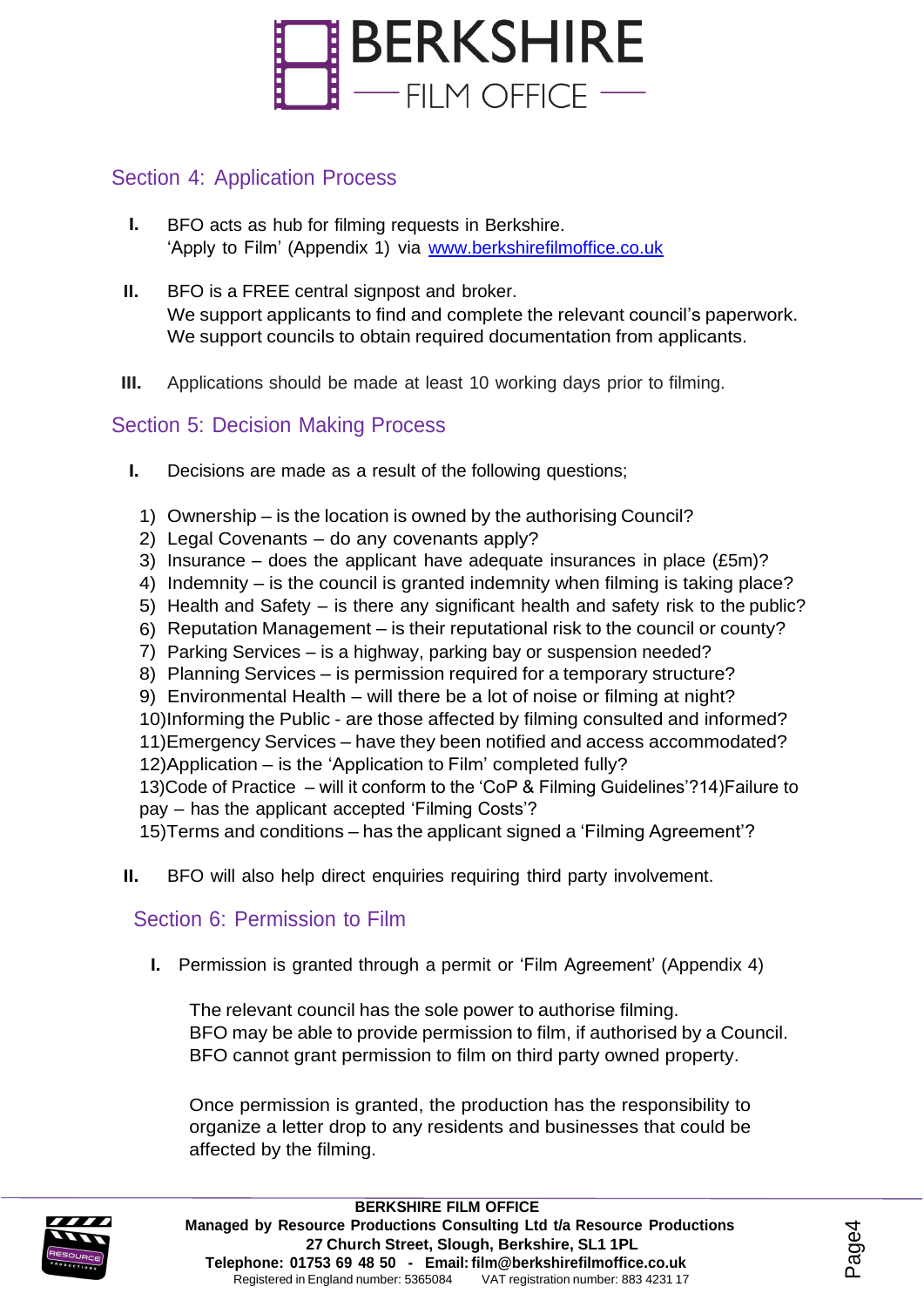

#### <span id="page-4-0"></span>Section 7: Drones for filming purposes

Authorising councils can grant permission to take off and land on council/public property, not to access the airspace. The operator is responsible for proper use of the airspace itself, and it is the responsibility of the operator to ensure compliance with the regulations, the law, and terms of insurance.

The BFO and Council's responsibility is to ensure that the operator is a CAAregistered commercial pilot with up-to-date documentation.

Applications should be made well in advance and should detail:

- Nature of the proposed activity (e.g. filming, event, structural survey etc);
- PfCO number
- OSC permission
- Take-off and landing site(s), minimum distance from persons not directly under the operator's control, whether the drone will fly above any people including pedestrians, roads and buildings;
- Category and weight of UAS and CAA paperwork; •
- Public Liability Insurance and appropriate UAS insurance compliant to EC 785/2004
- Risk Assessment and Method Statement which must be specific to the operation in question and include the maximum height, flight plan and control measures •

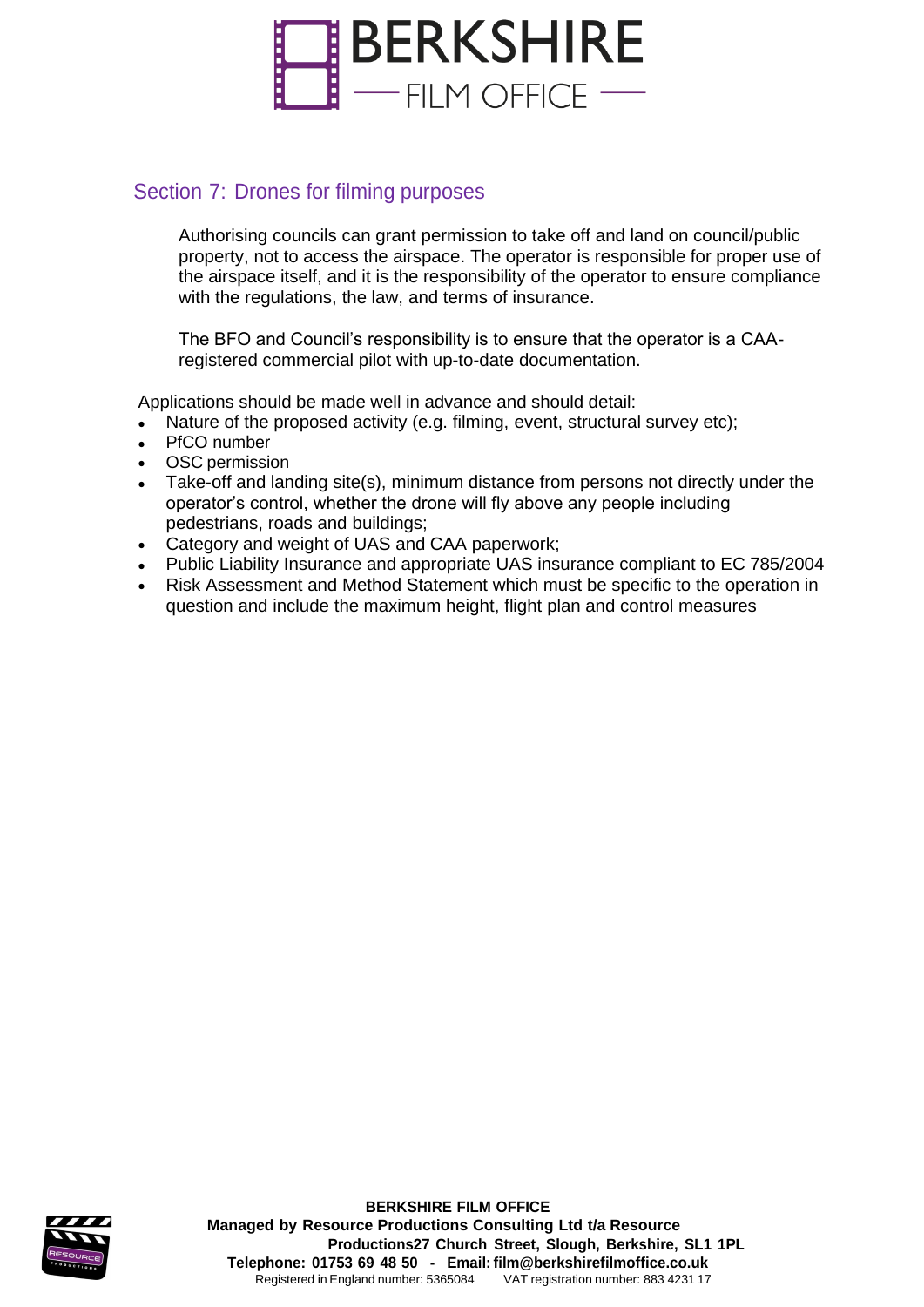

#### <span id="page-5-0"></span>Section 8: Refusing Permission to Film

- I. Berkshire Film Office aims to accommodate filming requests that do not unduly disrupt or inhibit public use of an area; conflict or be likely to conflict with other uses of the land/property; or endanger the public.
- II. The decision to refuse an application will be taken by the council's appointed film officer and/or BFO. Local authorities reserve the right to refuse an application to film if one or more of the checks listed at **SECTION 5**, raises any concerns.

#### <span id="page-5-1"></span>Section 9: Charges

- **I.** For indicative charges see 'Guide to Filming Costs' (Appendix 2). Charging is applicable for filming on all local authority owned/managed sitesand is dependent on the type and size of crew. Purchase Orders and/or payments may be requested upfront by the local authority. Charges will vary from council to council.
- **II.** Additional charges are applicable for;
	- a. Specialist Fixer Services
	- b. Temporary Traffic Notices (TTN)
	- c. Temporary Traffic (Regulation) Order (TTO/TTRO)
	- d. Pay & Display bay suspensions & Parking permits
	- e. Unit Base Facilities
	- f. Temporary Structures
	- g. Crane Licences
	- h. Street Lighting Amendments
	- i. Amendments to Street Furniture
	- j. Wet down the street
	- k. Refuse Collection
	- l. Removal of Street Furniture or Signage
	- m. Damage caused by production company
	- n. Over-running of any production
- **III.** News and Current Affairs reports No charge to broadcasters or organisations filming brief reports or news items. However you should still 'Apply to Film'(Appendix 1) and notify council PR.

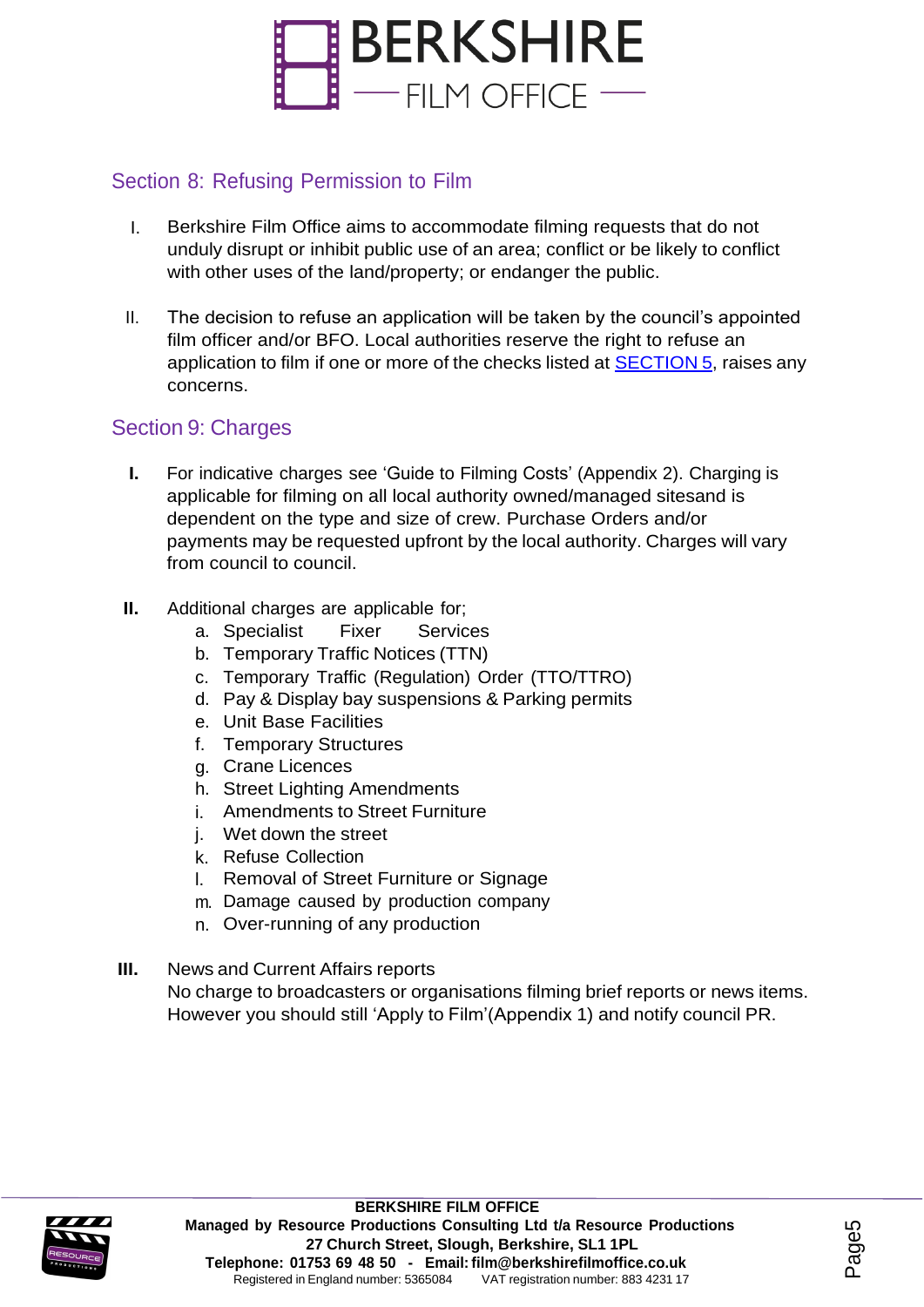

#### <span id="page-6-0"></span>Section 10 : Cancellation

- I. Each council and location has its own cancellation policy, however for cancellation less than three working days before the agreed shoot date, a cancellation fee of £50 (excluding VAT) plus all other fees incurred will be charged.
- II. If filming has to be rescheduled, we will attempt to accommodate. However, where costs have or will be incurred regardless of cancellation or reschedule, e.g. staff overtime, additional charges etc. these will be charged at full cost.

#### <span id="page-6-1"></span>Section 11: Credits

- I. Anyone carrying out commercial filming or photography on local authority land or property without permission will not own the copyright of their films and photographs which will pass to the council.
- II. It is expected that a credit or acknowledgement will be given when filming on council land or property. By agreement, these may include the name of the council, Berkshire Film Office, and/or words relating to the location.

For example: "Filmed on location at [NAME OF FILM LOCATION] ", or "Shot on location in Berkshire", or "Location courtesy of [NAME OF LOCAL AUTHORITY] & Berkshire Film Office "or "Berkshire Film Office logo" (available on request)

#### Section 12: Data Protection

- I. Under the Data Protection Act 2018, we are required to gain your permission to keep personal details for you. For further information please visit: <https://www.resource-productions.co.uk/corporate-privacy>
- II. Completing the "Apply to Film" Form and signing it gives us your informed consent. If you are unable to access the provided links or wish to submit a query in relation to fair processing, please contact Resource Productions data protection officer [dom@resource-productions.co.uk](mailto:dom@resource-productions.co.uk)

#### Section 13: Policy Review

This policy will be reviewed annually.

<span id="page-6-2"></span>Section 14: References

Film London – Filming in London Code of Practice [http://core.filmlondon.org.uk/library/documents/Film-London-Code-of-Practice\\_2018\\_web.pdf](http://core.filmlondon.org.uk/library/documents/Film-London-Code-of-Practice_2018_web.pdf)

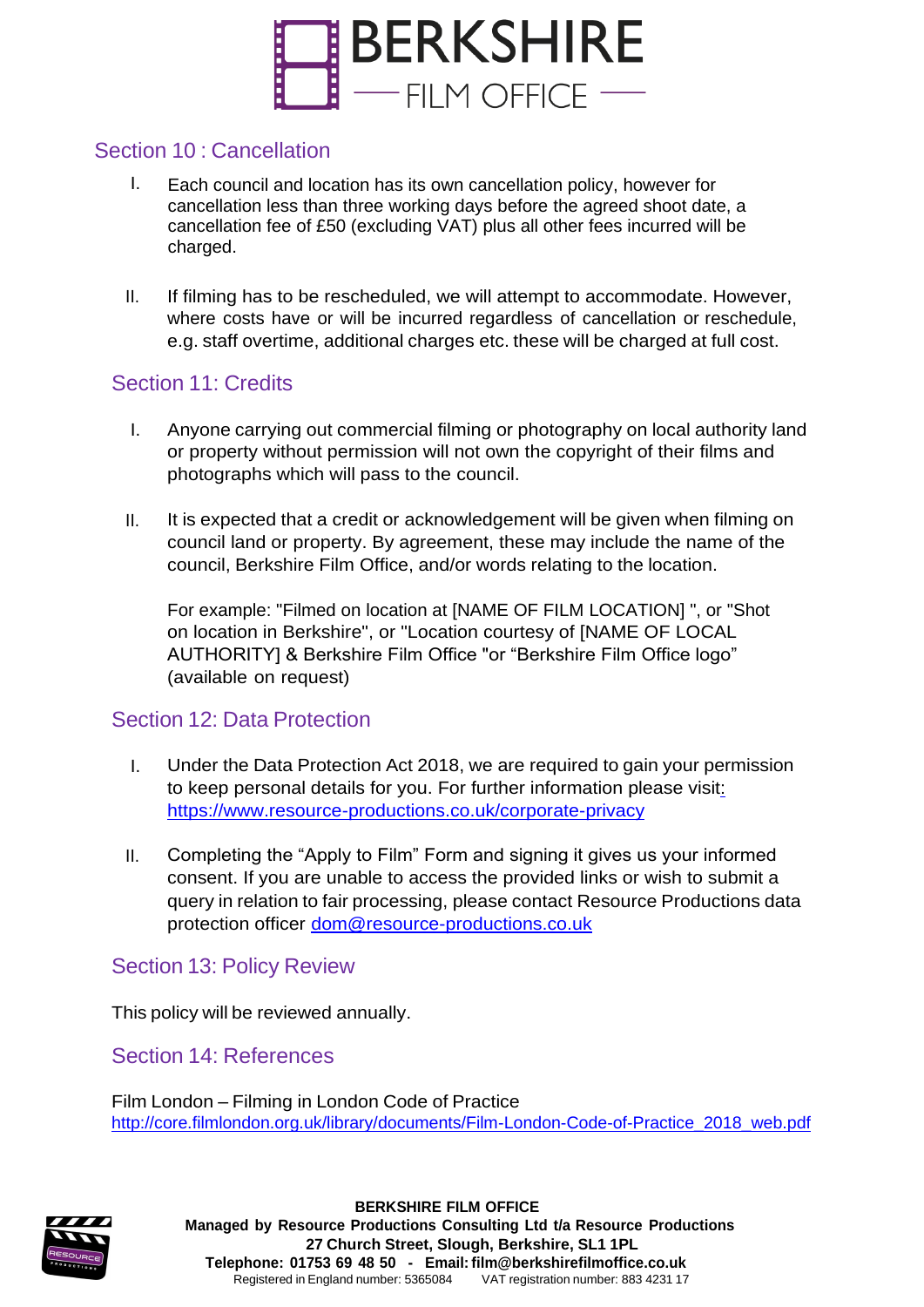

#### <span id="page-7-0"></span>Section 15: Appendices

- Appendix 1 Apply to Film (example)
- Appendix 2 Code of Practice & Filming Guidelines
- Appendix 3 Guide to Film Charges
- Appendix 4 Filming Agreement (example)

## For more information go to [www.berkshirefilmoffice.co.uk](http://www.berkshirefilmoffice.co.uk/)



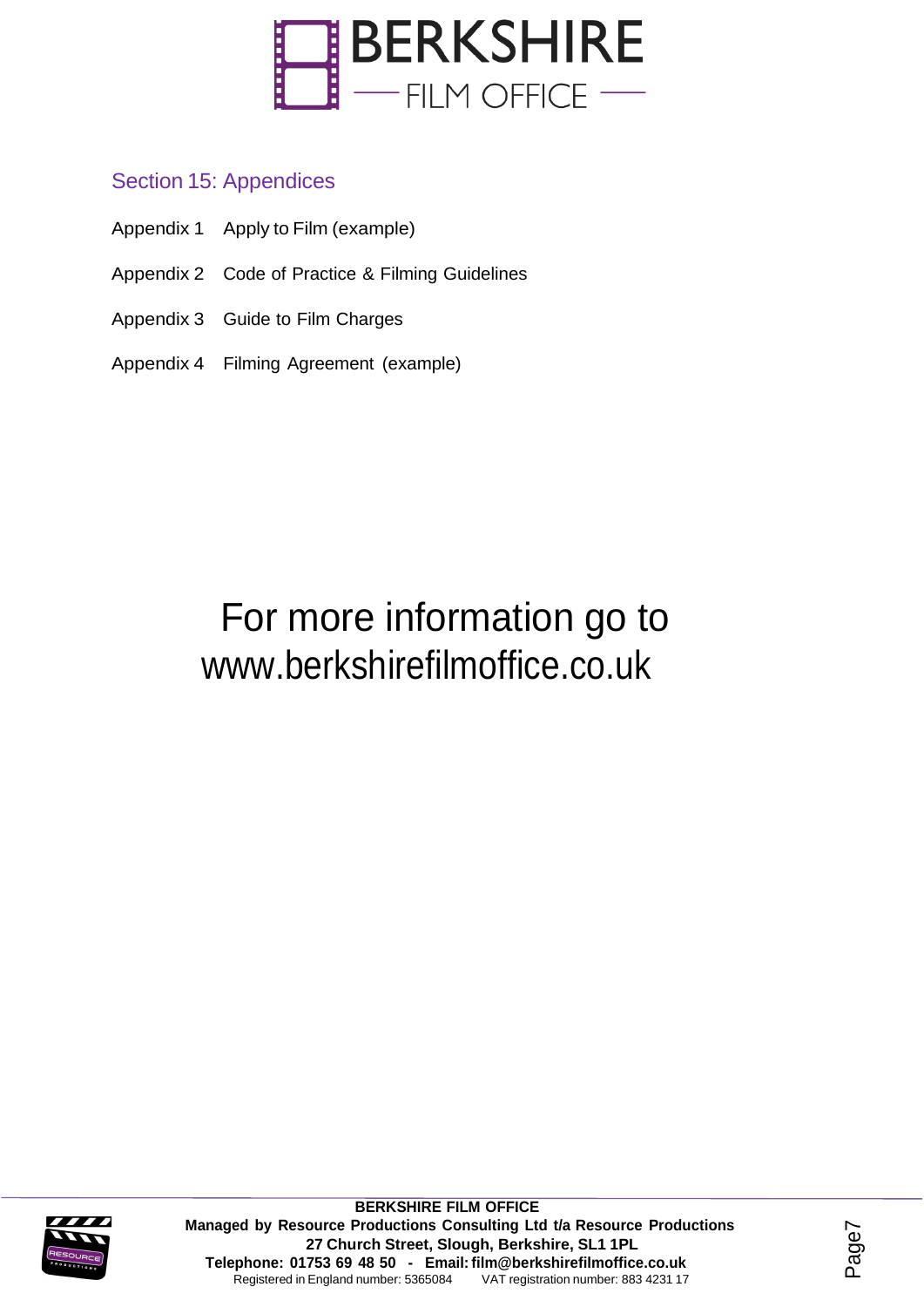

#### **Street Filming**

#### **e.g. Highways, Parks and Open Spaces**

| <b>Item</b>                                          | Per Day         |
|------------------------------------------------------|-----------------|
| Small Production (up to 5 people incl. cast & crew)  | $£300 - £500$   |
| Medium Production (6 to 29 people incl. cast & crew) | £600 - £2,500   |
| Large Production (over 30 people incl. cast & crew)  | £3,000 - £5,000 |
| <b>Student &amp; Not for Profit</b>                  | Negotiable      |
| (at the discretion of each local authority)          |                 |
| Variations to "Application to Film"                  | At cost only as |
|                                                      | incurred        |

|  |  | <b>GUIDE TO FILMING COSTS</b> |  |
|--|--|-------------------------------|--|
|--|--|-------------------------------|--|

\*This is just a guide and pricing may vary depending on the Local Authority.

|                           | <b>Local Authority Properties</b> | e.g. Town Halls, Leisure Centres, Schools, Community Centres etc. |
|---------------------------|-----------------------------------|-------------------------------------------------------------------|
| <b>Production type</b>    | Per Day                           | <b>Lead Time</b>                                                  |
| <b>Hire of Facilities</b> | £500 - £5,000                     | 10 working days<br>(subject to availability)                      |

| <b>Item</b>                                        | <b>Cost</b>                 | <b>Lead Time</b>                    |
|----------------------------------------------------|-----------------------------|-------------------------------------|
| Temporary Traffic Notice (TTN)                     | £500 - £1,500               | 10 working days                     |
| Temporary Traffic Order (TTO)                      | £3,000                      | 3 months                            |
| Parking Permits, Waivers &<br><b>Dispensations</b> | £25-£100 per bay<br>per day | Depending on<br>notice period given |
|                                                    |                             |                                     |

| <b>Other</b>                                                                                                                                 |                       |                            |
|----------------------------------------------------------------------------------------------------------------------------------------------|-----------------------|----------------------------|
| <b>Item</b>                                                                                                                                  | <b>Cost</b>           | <b>Lead Time</b>           |
| BFO representative on set as<br>and when required by location<br>owner                                                                       | £250 per day          | n/a                        |
| Talent & Crew listed on<br>Berkshire Film Office website                                                                                     | £100 - £250 per day   | Subject to<br>Availability |
| Unit Base Facilities                                                                                                                         | £500 - £5,000 per day | Subject to<br>Availability |
| <b>Temporary Structures</b><br><b>Crane Licences</b><br><b>Street Lighting Amendments</b><br><b>Amendments to Street</b><br><b>Furniture</b> | <b>POA</b>            | As available               |

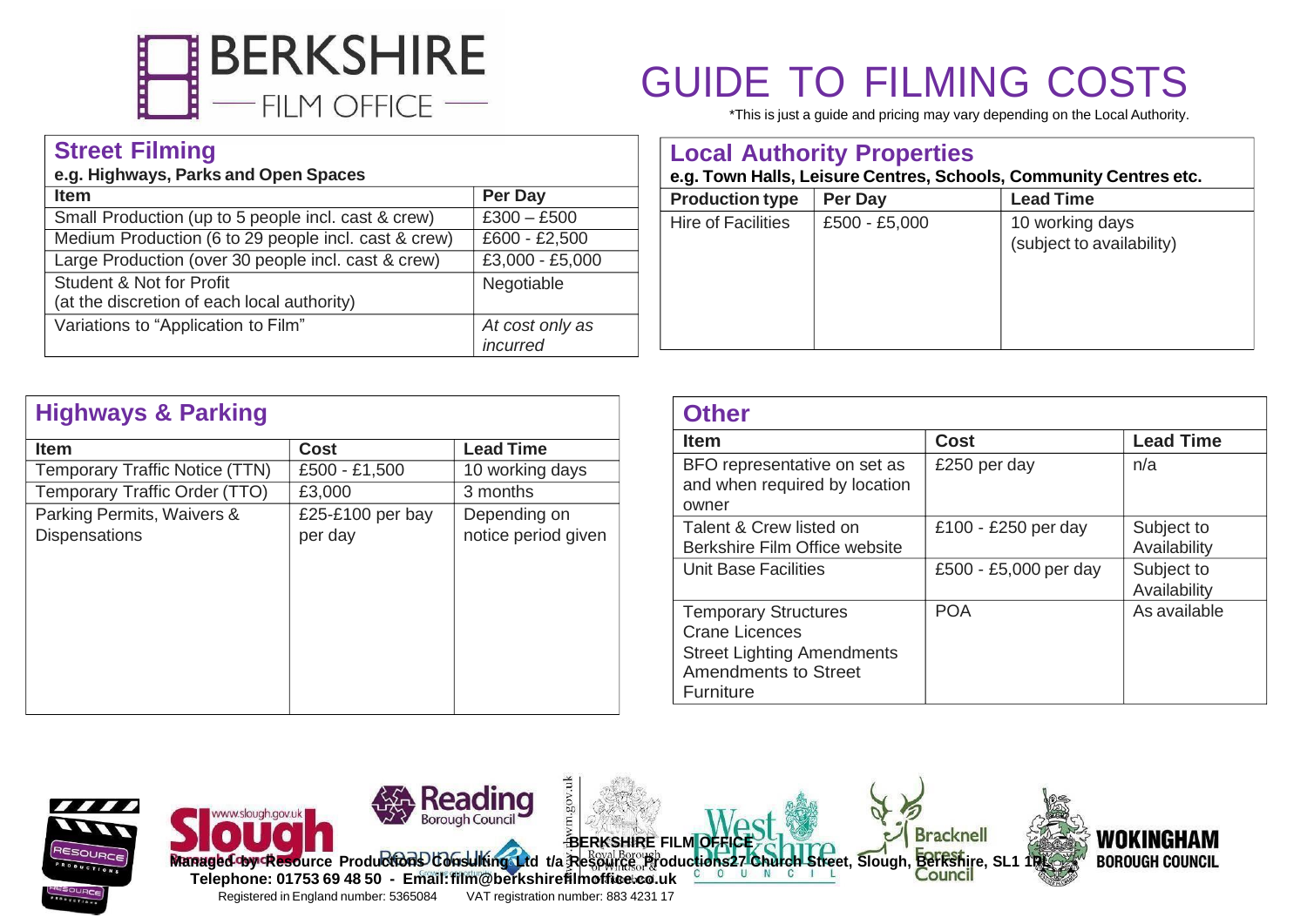| Berkshire Film Office - Apply to Film<br><b>OFFICE USE ONLY</b><br><b>REFERRED TO:</b><br>BFO-<br><b>Ref No:</b><br><b>Contact Name:</b><br>Date of Enquiry:<br><b>Local Authority:</b><br><b>Enquiry Taken by:</b><br><b>Date Reffered:</b><br><b>LOCATION MANAGER CONTACT DETAILS</b><br>Contact Number<br>Name<br><b>Email</b><br><b>PRODUCER CONTACT DETAILS</b><br>Contact Number<br>Name<br><b>Email</b><br>PRODUCTION ACCOUNTANT CONTACT DETAILS<br><b>Contact Number</b><br>Name<br><b>Email</b><br>PRODUCTION COMPANY DETAILS<br>Office No:<br><b>Production Company Name</b><br>Postcode<br><b>Address</b><br><b>PRODUCTION DETAILS</b><br><b>Title of Production</b><br><b>Type of Production</b><br>Outside Broadcast<br>$\Box$ HETV<br>Student/ Charity<br>Feature Film<br>Commercial/ Promo / Corporate<br>Other (Please specify)<br>Local Authority for proposed location<br>Slough<br>Windsor & Maidenhead (RBWM)<br>Bracknell Forest<br><b>West Berkshire</b><br>Wokingham<br>Reading<br>П<br>Estimated production spend in the<br>£0<br>£1-£499<br>£500 - £4,999<br>£5000+<br>Number of cast & crew<br>county<br>Proposed Filming Dates, Times and Locations<br>Location<br><b>Start Time</b><br>End Time<br><b>Start Date</b><br><b>End Date</b><br>required for street-work checks)<br>09:00:00<br>17:00:00<br>Example - 01/10/2018<br>02/10/2018<br>Greenham Common, Newbury<br>Please list the type of equipment (e.g. Drone cameras, Cranes, Towers, Tracking vehicle and Camera track)<br>Where will you be filming?<br>Exterior<br>Interior<br>Both<br>Any additional requirements for filming?<br>Temporary Traffic Notices (TTN)<br><b>Specialist Fixer Services</b><br>Temporary Traffic (Regulation) Order (TTO/TTRO)<br>Pay and Display bay suspensions & Parking Permits<br><b>Temporary Structures</b><br><b>Child Licence Application</b><br>Unit Base Facilities<br>Crane Licences<br>Street Lighting Amendments<br>Amendments to Street Funiture<br>Refuse Collection<br>Wet down the street<br>Removal of Street Funiture or Signage<br>Outline nature of scences being filmed<br>Please indicate if filming any of the following:<br>ш<br>П<br>□<br>ப<br>Scenes of offensive Nature<br>Violence or sex scenes<br>Scene of a crime<br><b>Loud Noises</b><br>Actors in emergency service uniform<br>Other emergency service vehicle<br>Firearms<br>Marked Police Car<br>Stunts<br>Children & Animals<br>Pre-Lighting<br>Traffic Mgt/Road Closure<br>Unit base required for facilities and crew?<br>Yes<br>No<br>Unit base addressi<br>Contact name<br>Ifyes, please provide<br>postcode<br>& Number<br>Would you like to work with local Berkshire based facility and service providers?<br>Crew & Talent<br>Production Facilities<br><b>十</b> Fixer Services<br>$\Box$ Training<br>Waste Collection<br>$\Box$ Funding<br>Recycling<br>Other (please specify)<br>How did you hear about the Berkshire Film Office?<br>Word Of Mouth<br>Resource Productions Website<br>Online Listing<br>Council Website<br>Social Media<br>College/ University<br>Other (please specify)<br>Event<br>Company Disclosure:<br>Under the Data Protection Act 2018, we are required to gain your permission to keep personal details for you.<br>https://www.resource-productions.co.uk/corporate-privacy<br><b>BERKSHIRE FILM OFFICE</b><br>Managed by Resource Productions Consulting Ltd t/a Resource Productions27<br>Church Street, Slough, Berkshire, SL1 1PL<br>Telephone: 01753 69 48 50 - Email: film@berkshirefilmoffice.co.uk | <b>FILM OFFICE</b> | WOKINGHAM<br><b>SOROUGH COUNCIL</b> | Reading the Life |  |
|----------------------------------------------------------------------------------------------------------------------------------------------------------------------------------------------------------------------------------------------------------------------------------------------------------------------------------------------------------------------------------------------------------------------------------------------------------------------------------------------------------------------------------------------------------------------------------------------------------------------------------------------------------------------------------------------------------------------------------------------------------------------------------------------------------------------------------------------------------------------------------------------------------------------------------------------------------------------------------------------------------------------------------------------------------------------------------------------------------------------------------------------------------------------------------------------------------------------------------------------------------------------------------------------------------------------------------------------------------------------------------------------------------------------------------------------------------------------------------------------------------------------------------------------------------------------------------------------------------------------------------------------------------------------------------------------------------------------------------------------------------------------------------------------------------------------------------------------------------------------------------------------------------------------------------------------------------------------------------------------------------------------------------------------------------------------------------------------------------------------------------------------------------------------------------------------------------------------------------------------------------------------------------------------------------------------------------------------------------------------------------------------------------------------------------------------------------------------------------------------------------------------------------------------------------------------------------------------------------------------------------------------------------------------------------------------------------------------------------------------------------------------------------------------------------------------------------------------------------------------------------------------------------------------------------------------------------------------------------------------------------------------------------------------------------------------------------------------------------------------------------------------------------------------------------------------------------------------------------------------------------------------------------------------------------------------------------------------------------------------------------------------------------------------------------------------------------------------------------------------------------------------------------------------------------|--------------------|-------------------------------------|------------------|--|
|                                                                                                                                                                                                                                                                                                                                                                                                                                                                                                                                                                                                                                                                                                                                                                                                                                                                                                                                                                                                                                                                                                                                                                                                                                                                                                                                                                                                                                                                                                                                                                                                                                                                                                                                                                                                                                                                                                                                                                                                                                                                                                                                                                                                                                                                                                                                                                                                                                                                                                                                                                                                                                                                                                                                                                                                                                                                                                                                                                                                                                                                                                                                                                                                                                                                                                                                                                                                                                                                                                                                                          |                    |                                     |                  |  |
|                                                                                                                                                                                                                                                                                                                                                                                                                                                                                                                                                                                                                                                                                                                                                                                                                                                                                                                                                                                                                                                                                                                                                                                                                                                                                                                                                                                                                                                                                                                                                                                                                                                                                                                                                                                                                                                                                                                                                                                                                                                                                                                                                                                                                                                                                                                                                                                                                                                                                                                                                                                                                                                                                                                                                                                                                                                                                                                                                                                                                                                                                                                                                                                                                                                                                                                                                                                                                                                                                                                                                          |                    |                                     |                  |  |
|                                                                                                                                                                                                                                                                                                                                                                                                                                                                                                                                                                                                                                                                                                                                                                                                                                                                                                                                                                                                                                                                                                                                                                                                                                                                                                                                                                                                                                                                                                                                                                                                                                                                                                                                                                                                                                                                                                                                                                                                                                                                                                                                                                                                                                                                                                                                                                                                                                                                                                                                                                                                                                                                                                                                                                                                                                                                                                                                                                                                                                                                                                                                                                                                                                                                                                                                                                                                                                                                                                                                                          |                    |                                     |                  |  |
| Don't Know<br>(please list all correct street names oraddresses where appropriate - exact locations are<br>Alterations & Set Dressing<br>Council Staff member                                                                                                                                                                                                                                                                                                                                                                                                                                                                                                                                                                                                                                                                                                                                                                                                                                                                                                                                                                                                                                                                                                                                                                                                                                                                                                                                                                                                                                                                                                                                                                                                                                                                                                                                                                                                                                                                                                                                                                                                                                                                                                                                                                                                                                                                                                                                                                                                                                                                                                                                                                                                                                                                                                                                                                                                                                                                                                                                                                                                                                                                                                                                                                                                                                                                                                                                                                                            |                    |                                     |                  |  |
|                                                                                                                                                                                                                                                                                                                                                                                                                                                                                                                                                                                                                                                                                                                                                                                                                                                                                                                                                                                                                                                                                                                                                                                                                                                                                                                                                                                                                                                                                                                                                                                                                                                                                                                                                                                                                                                                                                                                                                                                                                                                                                                                                                                                                                                                                                                                                                                                                                                                                                                                                                                                                                                                                                                                                                                                                                                                                                                                                                                                                                                                                                                                                                                                                                                                                                                                                                                                                                                                                                                                                          |                    |                                     |                  |  |
|                                                                                                                                                                                                                                                                                                                                                                                                                                                                                                                                                                                                                                                                                                                                                                                                                                                                                                                                                                                                                                                                                                                                                                                                                                                                                                                                                                                                                                                                                                                                                                                                                                                                                                                                                                                                                                                                                                                                                                                                                                                                                                                                                                                                                                                                                                                                                                                                                                                                                                                                                                                                                                                                                                                                                                                                                                                                                                                                                                                                                                                                                                                                                                                                                                                                                                                                                                                                                                                                                                                                                          |                    |                                     |                  |  |
|                                                                                                                                                                                                                                                                                                                                                                                                                                                                                                                                                                                                                                                                                                                                                                                                                                                                                                                                                                                                                                                                                                                                                                                                                                                                                                                                                                                                                                                                                                                                                                                                                                                                                                                                                                                                                                                                                                                                                                                                                                                                                                                                                                                                                                                                                                                                                                                                                                                                                                                                                                                                                                                                                                                                                                                                                                                                                                                                                                                                                                                                                                                                                                                                                                                                                                                                                                                                                                                                                                                                                          |                    |                                     |                  |  |
|                                                                                                                                                                                                                                                                                                                                                                                                                                                                                                                                                                                                                                                                                                                                                                                                                                                                                                                                                                                                                                                                                                                                                                                                                                                                                                                                                                                                                                                                                                                                                                                                                                                                                                                                                                                                                                                                                                                                                                                                                                                                                                                                                                                                                                                                                                                                                                                                                                                                                                                                                                                                                                                                                                                                                                                                                                                                                                                                                                                                                                                                                                                                                                                                                                                                                                                                                                                                                                                                                                                                                          |                    |                                     |                  |  |
|                                                                                                                                                                                                                                                                                                                                                                                                                                                                                                                                                                                                                                                                                                                                                                                                                                                                                                                                                                                                                                                                                                                                                                                                                                                                                                                                                                                                                                                                                                                                                                                                                                                                                                                                                                                                                                                                                                                                                                                                                                                                                                                                                                                                                                                                                                                                                                                                                                                                                                                                                                                                                                                                                                                                                                                                                                                                                                                                                                                                                                                                                                                                                                                                                                                                                                                                                                                                                                                                                                                                                          |                    |                                     |                  |  |
|                                                                                                                                                                                                                                                                                                                                                                                                                                                                                                                                                                                                                                                                                                                                                                                                                                                                                                                                                                                                                                                                                                                                                                                                                                                                                                                                                                                                                                                                                                                                                                                                                                                                                                                                                                                                                                                                                                                                                                                                                                                                                                                                                                                                                                                                                                                                                                                                                                                                                                                                                                                                                                                                                                                                                                                                                                                                                                                                                                                                                                                                                                                                                                                                                                                                                                                                                                                                                                                                                                                                                          |                    |                                     |                  |  |
|                                                                                                                                                                                                                                                                                                                                                                                                                                                                                                                                                                                                                                                                                                                                                                                                                                                                                                                                                                                                                                                                                                                                                                                                                                                                                                                                                                                                                                                                                                                                                                                                                                                                                                                                                                                                                                                                                                                                                                                                                                                                                                                                                                                                                                                                                                                                                                                                                                                                                                                                                                                                                                                                                                                                                                                                                                                                                                                                                                                                                                                                                                                                                                                                                                                                                                                                                                                                                                                                                                                                                          |                    |                                     |                  |  |
|                                                                                                                                                                                                                                                                                                                                                                                                                                                                                                                                                                                                                                                                                                                                                                                                                                                                                                                                                                                                                                                                                                                                                                                                                                                                                                                                                                                                                                                                                                                                                                                                                                                                                                                                                                                                                                                                                                                                                                                                                                                                                                                                                                                                                                                                                                                                                                                                                                                                                                                                                                                                                                                                                                                                                                                                                                                                                                                                                                                                                                                                                                                                                                                                                                                                                                                                                                                                                                                                                                                                                          |                    |                                     |                  |  |
|                                                                                                                                                                                                                                                                                                                                                                                                                                                                                                                                                                                                                                                                                                                                                                                                                                                                                                                                                                                                                                                                                                                                                                                                                                                                                                                                                                                                                                                                                                                                                                                                                                                                                                                                                                                                                                                                                                                                                                                                                                                                                                                                                                                                                                                                                                                                                                                                                                                                                                                                                                                                                                                                                                                                                                                                                                                                                                                                                                                                                                                                                                                                                                                                                                                                                                                                                                                                                                                                                                                                                          |                    |                                     |                  |  |
|                                                                                                                                                                                                                                                                                                                                                                                                                                                                                                                                                                                                                                                                                                                                                                                                                                                                                                                                                                                                                                                                                                                                                                                                                                                                                                                                                                                                                                                                                                                                                                                                                                                                                                                                                                                                                                                                                                                                                                                                                                                                                                                                                                                                                                                                                                                                                                                                                                                                                                                                                                                                                                                                                                                                                                                                                                                                                                                                                                                                                                                                                                                                                                                                                                                                                                                                                                                                                                                                                                                                                          |                    |                                     |                  |  |
|                                                                                                                                                                                                                                                                                                                                                                                                                                                                                                                                                                                                                                                                                                                                                                                                                                                                                                                                                                                                                                                                                                                                                                                                                                                                                                                                                                                                                                                                                                                                                                                                                                                                                                                                                                                                                                                                                                                                                                                                                                                                                                                                                                                                                                                                                                                                                                                                                                                                                                                                                                                                                                                                                                                                                                                                                                                                                                                                                                                                                                                                                                                                                                                                                                                                                                                                                                                                                                                                                                                                                          |                    |                                     |                  |  |
|                                                                                                                                                                                                                                                                                                                                                                                                                                                                                                                                                                                                                                                                                                                                                                                                                                                                                                                                                                                                                                                                                                                                                                                                                                                                                                                                                                                                                                                                                                                                                                                                                                                                                                                                                                                                                                                                                                                                                                                                                                                                                                                                                                                                                                                                                                                                                                                                                                                                                                                                                                                                                                                                                                                                                                                                                                                                                                                                                                                                                                                                                                                                                                                                                                                                                                                                                                                                                                                                                                                                                          |                    |                                     |                  |  |
|                                                                                                                                                                                                                                                                                                                                                                                                                                                                                                                                                                                                                                                                                                                                                                                                                                                                                                                                                                                                                                                                                                                                                                                                                                                                                                                                                                                                                                                                                                                                                                                                                                                                                                                                                                                                                                                                                                                                                                                                                                                                                                                                                                                                                                                                                                                                                                                                                                                                                                                                                                                                                                                                                                                                                                                                                                                                                                                                                                                                                                                                                                                                                                                                                                                                                                                                                                                                                                                                                                                                                          |                    |                                     |                  |  |
|                                                                                                                                                                                                                                                                                                                                                                                                                                                                                                                                                                                                                                                                                                                                                                                                                                                                                                                                                                                                                                                                                                                                                                                                                                                                                                                                                                                                                                                                                                                                                                                                                                                                                                                                                                                                                                                                                                                                                                                                                                                                                                                                                                                                                                                                                                                                                                                                                                                                                                                                                                                                                                                                                                                                                                                                                                                                                                                                                                                                                                                                                                                                                                                                                                                                                                                                                                                                                                                                                                                                                          |                    |                                     |                  |  |
|                                                                                                                                                                                                                                                                                                                                                                                                                                                                                                                                                                                                                                                                                                                                                                                                                                                                                                                                                                                                                                                                                                                                                                                                                                                                                                                                                                                                                                                                                                                                                                                                                                                                                                                                                                                                                                                                                                                                                                                                                                                                                                                                                                                                                                                                                                                                                                                                                                                                                                                                                                                                                                                                                                                                                                                                                                                                                                                                                                                                                                                                                                                                                                                                                                                                                                                                                                                                                                                                                                                                                          |                    |                                     |                  |  |
|                                                                                                                                                                                                                                                                                                                                                                                                                                                                                                                                                                                                                                                                                                                                                                                                                                                                                                                                                                                                                                                                                                                                                                                                                                                                                                                                                                                                                                                                                                                                                                                                                                                                                                                                                                                                                                                                                                                                                                                                                                                                                                                                                                                                                                                                                                                                                                                                                                                                                                                                                                                                                                                                                                                                                                                                                                                                                                                                                                                                                                                                                                                                                                                                                                                                                                                                                                                                                                                                                                                                                          |                    |                                     |                  |  |
|                                                                                                                                                                                                                                                                                                                                                                                                                                                                                                                                                                                                                                                                                                                                                                                                                                                                                                                                                                                                                                                                                                                                                                                                                                                                                                                                                                                                                                                                                                                                                                                                                                                                                                                                                                                                                                                                                                                                                                                                                                                                                                                                                                                                                                                                                                                                                                                                                                                                                                                                                                                                                                                                                                                                                                                                                                                                                                                                                                                                                                                                                                                                                                                                                                                                                                                                                                                                                                                                                                                                                          |                    |                                     |                  |  |
|                                                                                                                                                                                                                                                                                                                                                                                                                                                                                                                                                                                                                                                                                                                                                                                                                                                                                                                                                                                                                                                                                                                                                                                                                                                                                                                                                                                                                                                                                                                                                                                                                                                                                                                                                                                                                                                                                                                                                                                                                                                                                                                                                                                                                                                                                                                                                                                                                                                                                                                                                                                                                                                                                                                                                                                                                                                                                                                                                                                                                                                                                                                                                                                                                                                                                                                                                                                                                                                                                                                                                          |                    |                                     |                  |  |
|                                                                                                                                                                                                                                                                                                                                                                                                                                                                                                                                                                                                                                                                                                                                                                                                                                                                                                                                                                                                                                                                                                                                                                                                                                                                                                                                                                                                                                                                                                                                                                                                                                                                                                                                                                                                                                                                                                                                                                                                                                                                                                                                                                                                                                                                                                                                                                                                                                                                                                                                                                                                                                                                                                                                                                                                                                                                                                                                                                                                                                                                                                                                                                                                                                                                                                                                                                                                                                                                                                                                                          |                    |                                     |                  |  |
|                                                                                                                                                                                                                                                                                                                                                                                                                                                                                                                                                                                                                                                                                                                                                                                                                                                                                                                                                                                                                                                                                                                                                                                                                                                                                                                                                                                                                                                                                                                                                                                                                                                                                                                                                                                                                                                                                                                                                                                                                                                                                                                                                                                                                                                                                                                                                                                                                                                                                                                                                                                                                                                                                                                                                                                                                                                                                                                                                                                                                                                                                                                                                                                                                                                                                                                                                                                                                                                                                                                                                          |                    |                                     |                  |  |
|                                                                                                                                                                                                                                                                                                                                                                                                                                                                                                                                                                                                                                                                                                                                                                                                                                                                                                                                                                                                                                                                                                                                                                                                                                                                                                                                                                                                                                                                                                                                                                                                                                                                                                                                                                                                                                                                                                                                                                                                                                                                                                                                                                                                                                                                                                                                                                                                                                                                                                                                                                                                                                                                                                                                                                                                                                                                                                                                                                                                                                                                                                                                                                                                                                                                                                                                                                                                                                                                                                                                                          |                    |                                     |                  |  |
|                                                                                                                                                                                                                                                                                                                                                                                                                                                                                                                                                                                                                                                                                                                                                                                                                                                                                                                                                                                                                                                                                                                                                                                                                                                                                                                                                                                                                                                                                                                                                                                                                                                                                                                                                                                                                                                                                                                                                                                                                                                                                                                                                                                                                                                                                                                                                                                                                                                                                                                                                                                                                                                                                                                                                                                                                                                                                                                                                                                                                                                                                                                                                                                                                                                                                                                                                                                                                                                                                                                                                          |                    |                                     |                  |  |
|                                                                                                                                                                                                                                                                                                                                                                                                                                                                                                                                                                                                                                                                                                                                                                                                                                                                                                                                                                                                                                                                                                                                                                                                                                                                                                                                                                                                                                                                                                                                                                                                                                                                                                                                                                                                                                                                                                                                                                                                                                                                                                                                                                                                                                                                                                                                                                                                                                                                                                                                                                                                                                                                                                                                                                                                                                                                                                                                                                                                                                                                                                                                                                                                                                                                                                                                                                                                                                                                                                                                                          |                    |                                     |                  |  |
|                                                                                                                                                                                                                                                                                                                                                                                                                                                                                                                                                                                                                                                                                                                                                                                                                                                                                                                                                                                                                                                                                                                                                                                                                                                                                                                                                                                                                                                                                                                                                                                                                                                                                                                                                                                                                                                                                                                                                                                                                                                                                                                                                                                                                                                                                                                                                                                                                                                                                                                                                                                                                                                                                                                                                                                                                                                                                                                                                                                                                                                                                                                                                                                                                                                                                                                                                                                                                                                                                                                                                          |                    |                                     |                  |  |
|                                                                                                                                                                                                                                                                                                                                                                                                                                                                                                                                                                                                                                                                                                                                                                                                                                                                                                                                                                                                                                                                                                                                                                                                                                                                                                                                                                                                                                                                                                                                                                                                                                                                                                                                                                                                                                                                                                                                                                                                                                                                                                                                                                                                                                                                                                                                                                                                                                                                                                                                                                                                                                                                                                                                                                                                                                                                                                                                                                                                                                                                                                                                                                                                                                                                                                                                                                                                                                                                                                                                                          |                    |                                     |                  |  |
|                                                                                                                                                                                                                                                                                                                                                                                                                                                                                                                                                                                                                                                                                                                                                                                                                                                                                                                                                                                                                                                                                                                                                                                                                                                                                                                                                                                                                                                                                                                                                                                                                                                                                                                                                                                                                                                                                                                                                                                                                                                                                                                                                                                                                                                                                                                                                                                                                                                                                                                                                                                                                                                                                                                                                                                                                                                                                                                                                                                                                                                                                                                                                                                                                                                                                                                                                                                                                                                                                                                                                          |                    |                                     |                  |  |
|                                                                                                                                                                                                                                                                                                                                                                                                                                                                                                                                                                                                                                                                                                                                                                                                                                                                                                                                                                                                                                                                                                                                                                                                                                                                                                                                                                                                                                                                                                                                                                                                                                                                                                                                                                                                                                                                                                                                                                                                                                                                                                                                                                                                                                                                                                                                                                                                                                                                                                                                                                                                                                                                                                                                                                                                                                                                                                                                                                                                                                                                                                                                                                                                                                                                                                                                                                                                                                                                                                                                                          |                    |                                     |                  |  |
|                                                                                                                                                                                                                                                                                                                                                                                                                                                                                                                                                                                                                                                                                                                                                                                                                                                                                                                                                                                                                                                                                                                                                                                                                                                                                                                                                                                                                                                                                                                                                                                                                                                                                                                                                                                                                                                                                                                                                                                                                                                                                                                                                                                                                                                                                                                                                                                                                                                                                                                                                                                                                                                                                                                                                                                                                                                                                                                                                                                                                                                                                                                                                                                                                                                                                                                                                                                                                                                                                                                                                          |                    |                                     |                  |  |
|                                                                                                                                                                                                                                                                                                                                                                                                                                                                                                                                                                                                                                                                                                                                                                                                                                                                                                                                                                                                                                                                                                                                                                                                                                                                                                                                                                                                                                                                                                                                                                                                                                                                                                                                                                                                                                                                                                                                                                                                                                                                                                                                                                                                                                                                                                                                                                                                                                                                                                                                                                                                                                                                                                                                                                                                                                                                                                                                                                                                                                                                                                                                                                                                                                                                                                                                                                                                                                                                                                                                                          |                    |                                     |                  |  |
|                                                                                                                                                                                                                                                                                                                                                                                                                                                                                                                                                                                                                                                                                                                                                                                                                                                                                                                                                                                                                                                                                                                                                                                                                                                                                                                                                                                                                                                                                                                                                                                                                                                                                                                                                                                                                                                                                                                                                                                                                                                                                                                                                                                                                                                                                                                                                                                                                                                                                                                                                                                                                                                                                                                                                                                                                                                                                                                                                                                                                                                                                                                                                                                                                                                                                                                                                                                                                                                                                                                                                          |                    |                                     |                  |  |
|                                                                                                                                                                                                                                                                                                                                                                                                                                                                                                                                                                                                                                                                                                                                                                                                                                                                                                                                                                                                                                                                                                                                                                                                                                                                                                                                                                                                                                                                                                                                                                                                                                                                                                                                                                                                                                                                                                                                                                                                                                                                                                                                                                                                                                                                                                                                                                                                                                                                                                                                                                                                                                                                                                                                                                                                                                                                                                                                                                                                                                                                                                                                                                                                                                                                                                                                                                                                                                                                                                                                                          |                    |                                     |                  |  |
|                                                                                                                                                                                                                                                                                                                                                                                                                                                                                                                                                                                                                                                                                                                                                                                                                                                                                                                                                                                                                                                                                                                                                                                                                                                                                                                                                                                                                                                                                                                                                                                                                                                                                                                                                                                                                                                                                                                                                                                                                                                                                                                                                                                                                                                                                                                                                                                                                                                                                                                                                                                                                                                                                                                                                                                                                                                                                                                                                                                                                                                                                                                                                                                                                                                                                                                                                                                                                                                                                                                                                          |                    |                                     |                  |  |
|                                                                                                                                                                                                                                                                                                                                                                                                                                                                                                                                                                                                                                                                                                                                                                                                                                                                                                                                                                                                                                                                                                                                                                                                                                                                                                                                                                                                                                                                                                                                                                                                                                                                                                                                                                                                                                                                                                                                                                                                                                                                                                                                                                                                                                                                                                                                                                                                                                                                                                                                                                                                                                                                                                                                                                                                                                                                                                                                                                                                                                                                                                                                                                                                                                                                                                                                                                                                                                                                                                                                                          |                    |                                     |                  |  |
|                                                                                                                                                                                                                                                                                                                                                                                                                                                                                                                                                                                                                                                                                                                                                                                                                                                                                                                                                                                                                                                                                                                                                                                                                                                                                                                                                                                                                                                                                                                                                                                                                                                                                                                                                                                                                                                                                                                                                                                                                                                                                                                                                                                                                                                                                                                                                                                                                                                                                                                                                                                                                                                                                                                                                                                                                                                                                                                                                                                                                                                                                                                                                                                                                                                                                                                                                                                                                                                                                                                                                          |                    |                                     |                  |  |
|                                                                                                                                                                                                                                                                                                                                                                                                                                                                                                                                                                                                                                                                                                                                                                                                                                                                                                                                                                                                                                                                                                                                                                                                                                                                                                                                                                                                                                                                                                                                                                                                                                                                                                                                                                                                                                                                                                                                                                                                                                                                                                                                                                                                                                                                                                                                                                                                                                                                                                                                                                                                                                                                                                                                                                                                                                                                                                                                                                                                                                                                                                                                                                                                                                                                                                                                                                                                                                                                                                                                                          |                    |                                     |                  |  |
|                                                                                                                                                                                                                                                                                                                                                                                                                                                                                                                                                                                                                                                                                                                                                                                                                                                                                                                                                                                                                                                                                                                                                                                                                                                                                                                                                                                                                                                                                                                                                                                                                                                                                                                                                                                                                                                                                                                                                                                                                                                                                                                                                                                                                                                                                                                                                                                                                                                                                                                                                                                                                                                                                                                                                                                                                                                                                                                                                                                                                                                                                                                                                                                                                                                                                                                                                                                                                                                                                                                                                          |                    |                                     |                  |  |
|                                                                                                                                                                                                                                                                                                                                                                                                                                                                                                                                                                                                                                                                                                                                                                                                                                                                                                                                                                                                                                                                                                                                                                                                                                                                                                                                                                                                                                                                                                                                                                                                                                                                                                                                                                                                                                                                                                                                                                                                                                                                                                                                                                                                                                                                                                                                                                                                                                                                                                                                                                                                                                                                                                                                                                                                                                                                                                                                                                                                                                                                                                                                                                                                                                                                                                                                                                                                                                                                                                                                                          |                    |                                     |                  |  |
| Resource Productions/YESand its agentsmay share this information with government and localauthority departmentsand other authorised organisations foradministrative, statistical and research purposes. For further informatio                                                                                                                                                                                                                                                                                                                                                                                                                                                                                                                                                                                                                                                                                                                                                                                                                                                                                                                                                                                                                                                                                                                                                                                                                                                                                                                                                                                                                                                                                                                                                                                                                                                                                                                                                                                                                                                                                                                                                                                                                                                                                                                                                                                                                                                                                                                                                                                                                                                                                                                                                                                                                                                                                                                                                                                                                                                                                                                                                                                                                                                                                                                                                                                                                                                                                                                           |                    |                                     |                  |  |
|                                                                                                                                                                                                                                                                                                                                                                                                                                                                                                                                                                                                                                                                                                                                                                                                                                                                                                                                                                                                                                                                                                                                                                                                                                                                                                                                                                                                                                                                                                                                                                                                                                                                                                                                                                                                                                                                                                                                                                                                                                                                                                                                                                                                                                                                                                                                                                                                                                                                                                                                                                                                                                                                                                                                                                                                                                                                                                                                                                                                                                                                                                                                                                                                                                                                                                                                                                                                                                                                                                                                                          |                    |                                     |                  |  |
|                                                                                                                                                                                                                                                                                                                                                                                                                                                                                                                                                                                                                                                                                                                                                                                                                                                                                                                                                                                                                                                                                                                                                                                                                                                                                                                                                                                                                                                                                                                                                                                                                                                                                                                                                                                                                                                                                                                                                                                                                                                                                                                                                                                                                                                                                                                                                                                                                                                                                                                                                                                                                                                                                                                                                                                                                                                                                                                                                                                                                                                                                                                                                                                                                                                                                                                                                                                                                                                                                                                                                          |                    |                                     |                  |  |
|                                                                                                                                                                                                                                                                                                                                                                                                                                                                                                                                                                                                                                                                                                                                                                                                                                                                                                                                                                                                                                                                                                                                                                                                                                                                                                                                                                                                                                                                                                                                                                                                                                                                                                                                                                                                                                                                                                                                                                                                                                                                                                                                                                                                                                                                                                                                                                                                                                                                                                                                                                                                                                                                                                                                                                                                                                                                                                                                                                                                                                                                                                                                                                                                                                                                                                                                                                                                                                                                                                                                                          |                    |                                     |                  |  |
|                                                                                                                                                                                                                                                                                                                                                                                                                                                                                                                                                                                                                                                                                                                                                                                                                                                                                                                                                                                                                                                                                                                                                                                                                                                                                                                                                                                                                                                                                                                                                                                                                                                                                                                                                                                                                                                                                                                                                                                                                                                                                                                                                                                                                                                                                                                                                                                                                                                                                                                                                                                                                                                                                                                                                                                                                                                                                                                                                                                                                                                                                                                                                                                                                                                                                                                                                                                                                                                                                                                                                          |                    |                                     |                  |  |
|                                                                                                                                                                                                                                                                                                                                                                                                                                                                                                                                                                                                                                                                                                                                                                                                                                                                                                                                                                                                                                                                                                                                                                                                                                                                                                                                                                                                                                                                                                                                                                                                                                                                                                                                                                                                                                                                                                                                                                                                                                                                                                                                                                                                                                                                                                                                                                                                                                                                                                                                                                                                                                                                                                                                                                                                                                                                                                                                                                                                                                                                                                                                                                                                                                                                                                                                                                                                                                                                                                                                                          |                    |                                     |                  |  |

Registered in England number: 5365084 VAT registration number: 883 4231 17